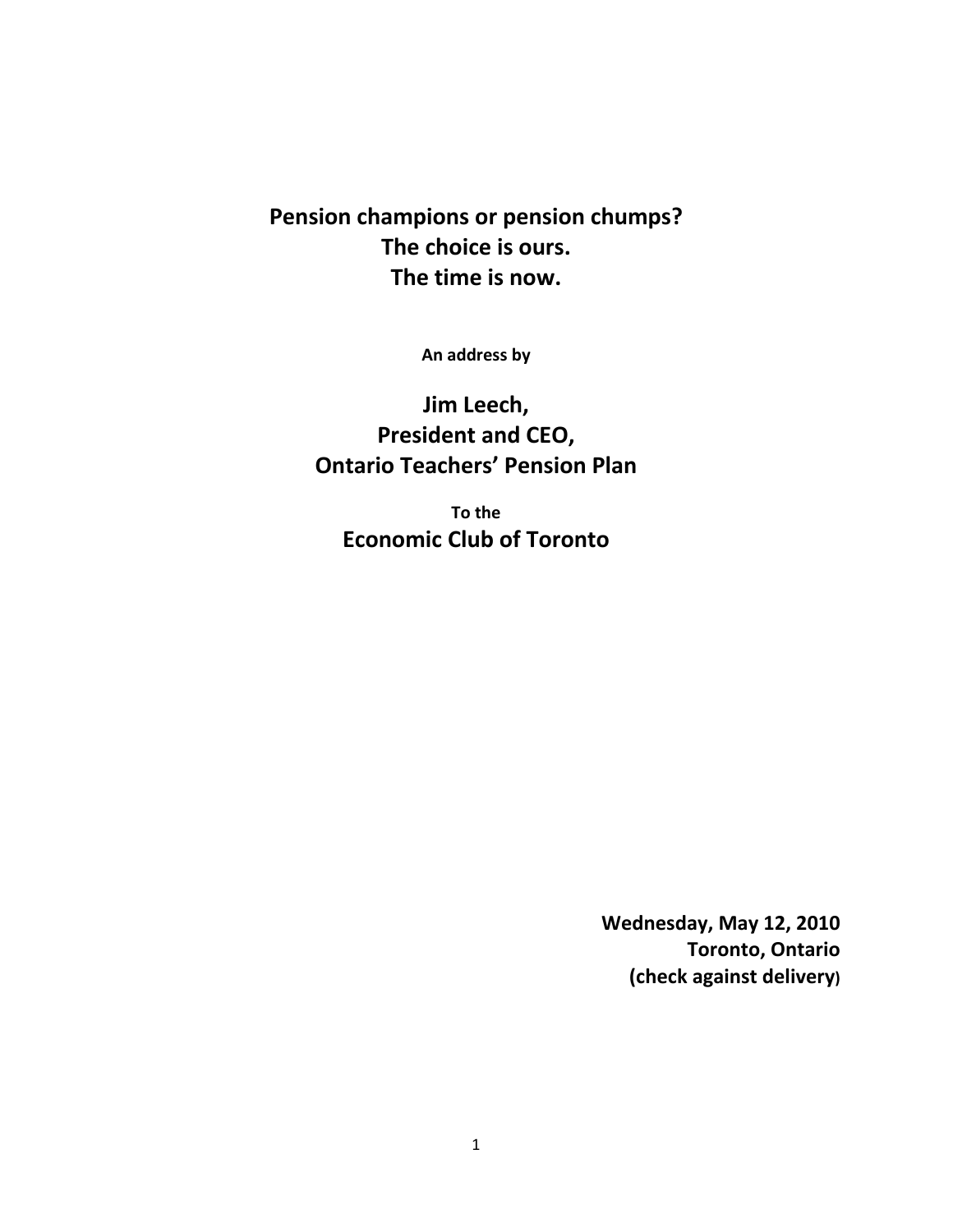Thank you, [xxx], and good morning, everyone. Given the pension *wake up call* sounding across the country these days, it only seems appropriate that I'm addressing a *breakfast* meeting today…..

As a nation, we in Canada have led the world in healthcare, free trade and energy distribution. Now it's time for our generation to lead the world once again … this time in pension funding and retirement financing. Doing so will only follow considerable debate, discussion and of course, differences of opinion. But that is how good decisions are made and consensus is reached … It's how the public is educated and engaged. I'm glad to bring this discussion to you today.

A very public debate has already emerged, as we all know. And it is a two-pronged debate, addressing pension coverage for Canadians on the one hand ….. and funding sustainability on the other …. The subtexts of retirement security, pension affordability, realistic contribution and benefit levels, social responsibility, and retirement ages echo through both.

I'm going to talk to you today about the pension debate in the context of two main issues:

• First, I'll look at today's pension reality.

and

• Second, I will discuss the increasingly important role of pensions in the economy and Canada's leadership within that framework

First, the pension reality.

As you probably know, pension plans come in two basic flavours: Defined Benefit, or DB, and Defined Contribution, or DC. The Teachers' plan is a Defined *Benefit* plan. That means pensions are based on a formula of service and age. The pension benefit is *predetermined,* is not contingent on investment performance and is an obligation of the sponsor – or in Teachers' case, sponsors.

Benefits under Defined Contribution plans, on the other hand, depend entirely on the market value of the funds in a person's account at the time of retirement. They work exactly the same way as an RRSP. The day you retire, you open the box to see how much money you have to live on for the rest of your life. If markets have been bad, your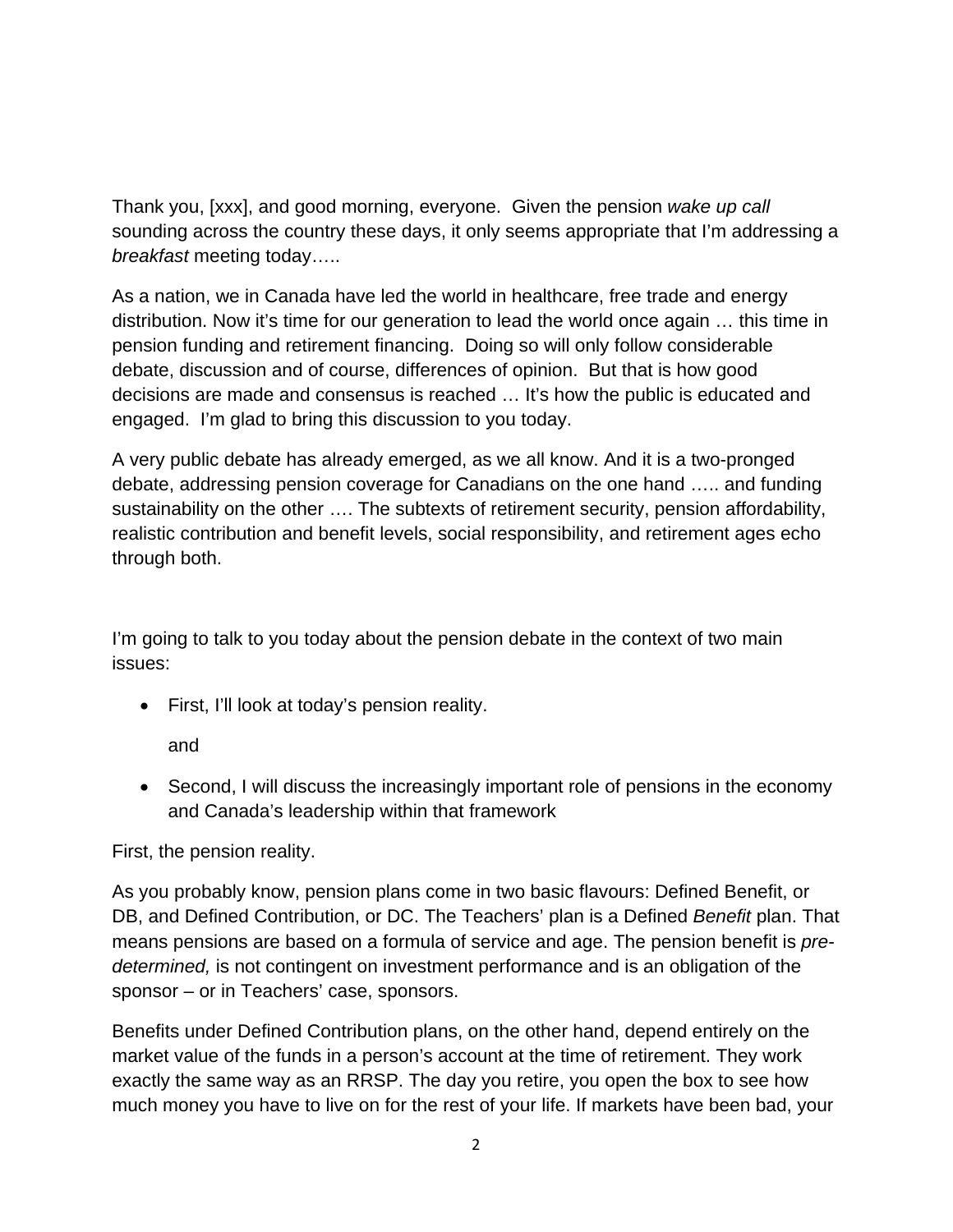retirement lifestyle will be less than if markets have been booming. We all can name friends who have had to postpone their retirement because their savings were ravaged by the recession – in other words, they no longer have enough "gold' for the "golden years".

Now. let me give you a snapshot of our membership at Teachers', because we are at the leading edge of the demographic wave - we reflect the reality of a graying Canada.

Teachers' is what is considered a "mature pension plan." That is to say we have a declining number of active members *contributing* to the fund compared to the number of members who are *collecting* pensions from the fund. We currently have a 1.5-to-1 ratio of active-to-retired members and are moving towards a 1.2-to-1 ratio over the next decade or so. To put that into perspective, that ratio was 10-to-1 in 1970.

Our maturity affects our risk tolerance. We simply do not have enough active members among whom to share material losses should they occur, so we have only a 40% equity allocation, for example.

We have 289,000 members, including 114,000 pensioners and 175,000 working members. And let me stress the fact that our individual members contribute an average of 11% of their salary annually to the plan. That is matched by the government bringing their total saving for retirement to 22% of salary. That exceeds the range suggested in David Dodge's study released in March.

We administer one of Canada's largest annual payrolls, at \$4.4 billion. We receive \$2.7 billion in contributions annually. That's a considerable gap, and it means that the first \$2 billion we earn every year is automatically earmarked for paying the difference between what is *contributed* and what is *distributed*.

The average age for our new retirees today is 58. Each will have worked about 26 years at retirement. They are expected to receive their pension for 30 years, and a survivor pension may be paid for an additional five years. The average starting pension last year was \$42,900. And as I said, it is a Defined Benefit. It is jointly sponsored by the Ontario Teachers' Federation and the Ontario government. Together they determine contribution rates and benefit levels.

Let's take a look now at some pension history in Canada.

Pension plans - public and private – were devised when "retirement longevity" was an oxymoron. Pensions were meant to bridge the gap between work cessation and death … a short distance, given life expectancies at the time. According to demographer David Foote, Canada chose a retirement age of 70 in the 1920s, when the life expectancy was 61. Understand what they had in mind: on average, you would be dead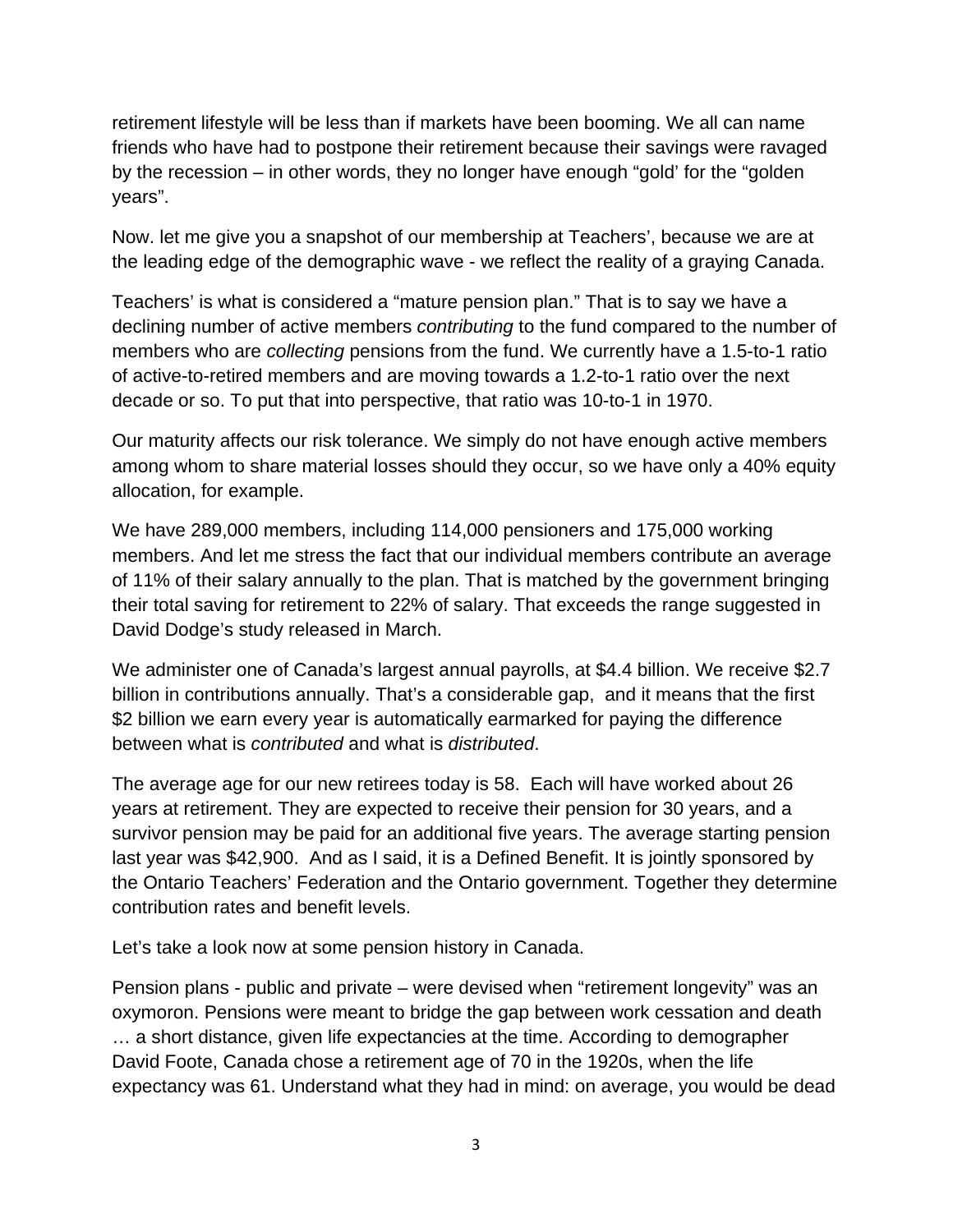nine years before you started to receive any pension!! In 1951, a means-tested pension was made available at age 65 … when average life expectancy was 68 and a half. When the Canada Pension Plan was introduced in 1966, life expectancy was 72.

That was then. Today's life expectancy rates are very different. According to Statistics Canada's latest data, life expectancy at birth in 2007 was an average 80.7 years, with an *additional nearly 20 years for those who make it to 65*. Let me say that again slowly. If you were born in 2007 and you have not died before you are age 65, then more than half of you will live to over 100 years of age.

In our case at Teachers', we now have 2,300 pensioners in our membership who are over the age of 90. And that includes 93 who are over *100* years of age … our oldest collecting member recently celebrated her  $107<sup>th</sup>$  birthday. We jokingly call ourselves the Century Club. …. But in all seriousness, it highlights the issues of benefit sustainability and intergenerational equity – making sure that pension funds are there for today's young people … and those who haven't even been born yet…, when they retire.

Given that our liabilities are growing faster than our assets, our sponsors have been faced with making the decisions that shortfalls demand. They can:

- reduce benefits, or
- raise contribution rates, or
- $\bullet$  both.

Surpluses are happier decisions – increase benefits or reduce contribution rates.

Our sponsors' recent adoption of Conditional Inflation Protection was a step in the right direction. It creates somewhat of a Defined Benefit-Defined Contribution hybrid: inflation protection is guaranteed to 50% – a DB concept. But inflation protection *above* 50% is conditional on the financial wherewithal of the fund – sounds like a DC concept to me…

Because we are at the front end of the pension maturity curve, our sponsors have had to make some difficult decisions sooner than some other plans. But they are the right decisions, made in our members' best interest.

For example, they have established a Sustainability Work Group, with representatives from the Ontario Teachers' Federation, the Ontario Government, and our own management team. I emphasize that Teachers' is not in any short term financial crunch. We have close to \$100 billion in assets and can pay pensions for decades without any changes. But our sponsors are committed to dealing with the issue of recurring shortfalls because what these shortfalls are telling us is that we likely need a small course correction today that will translate into a large difference some 70 years from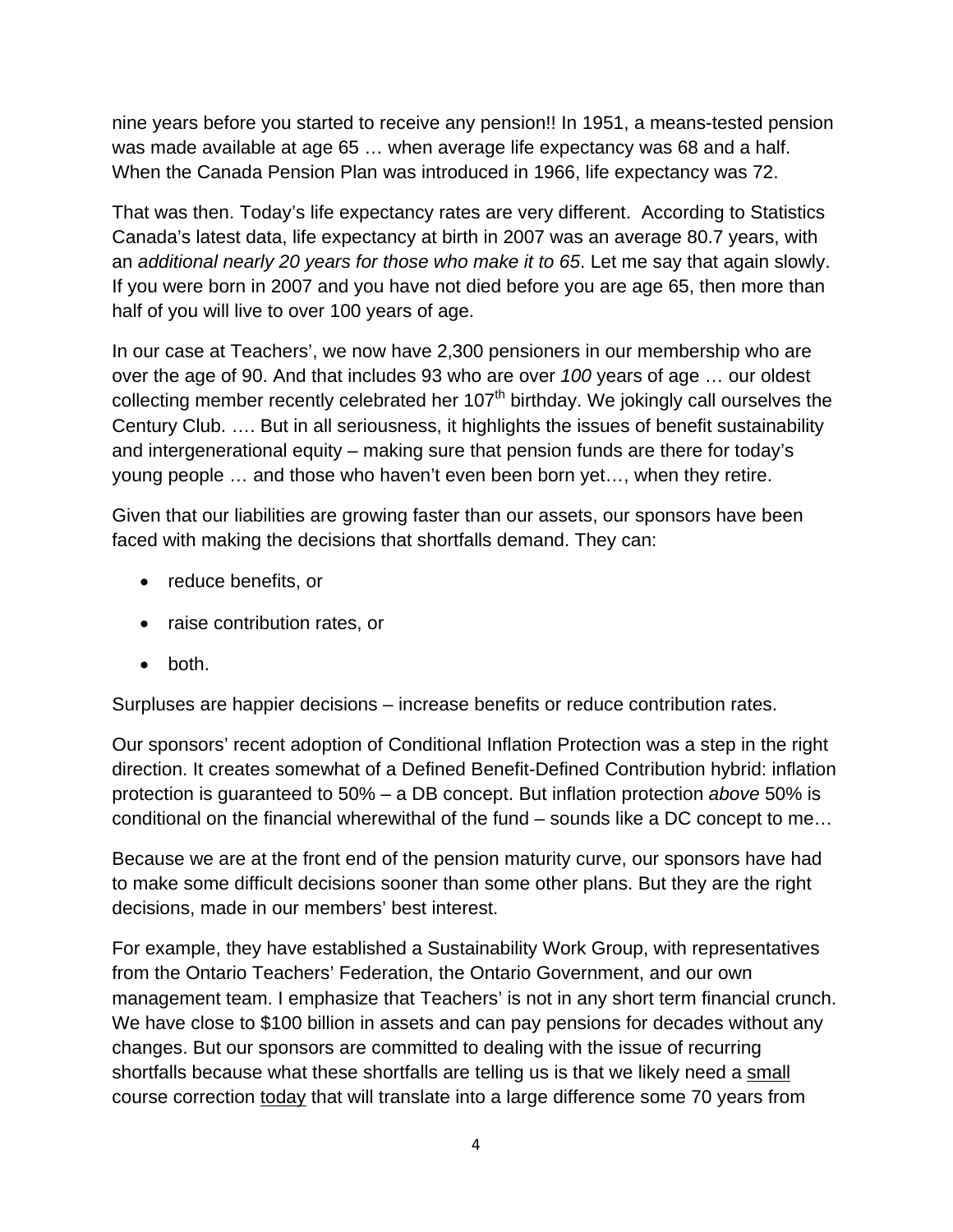now. Together, they are considering all such possible course corrections for the plan to safeguard its long-term viability and affordability. They will develop their plan by this summer for implementation, if necessary, in 2012.

Their task is not an easy one. They are looking for solutions in an environment that is very different from the 1990s and early 2000s – when markets were flourishing and their potential seemed limitless. But as we have learned in recent years, concepts of unlimited growth are illusory. Markets crash, taking growth with them. Witness 2008: three years of good growth was erased from our fund.

I am confident that our sponsors will continue to make the right decisions on our members' behalf. As such, I am not as concerned for our members as I am for the 75% of the Canadian private sector workforce reported to have *no* employment-based pension plans whatsoever. And RRSPs have not proven to be the solution – average RRSP balances are woefully short of the levels they need to be in order to fund retirement

Former Bank of Canada Chairman David Dodge and his co-authors sounded similar alarm bells earlier this year. As they state in their paper:

"The longer the post-retirement period, and the fewer earning years over which savings accumulate, the higher the fraction of earnings that must be saved."

Not exactly a revolutionary mathematical concept and yet it seems to have caught people by surprise!

They go on to say that Canadians generally must decide to save *more* or save *longer*, or both, and on the other side of the ledger, decide to accept less, if they do not.

Dodge's assumptions were based on 30 to 37 contributing years. Thanks to that alliterative – if unrealistic – slogan, Freedom 55, and the reality of increasing longevity, many Canadians hope to be retired considerably longer than they worked. As a society, we need to re-set those expectations ... and figure out how to convert ourselves from a credit-hungry culture to a savings-savvy culture that can afford its retirement.

Dodge suggested that Canadians needed to save between 10% and 21% of their income annually to reach an acceptable income replacement target - remember, I said that teachers are saving 22% because they are required to, whereas only a handful of Canadians are availing themselves of the 18% limit under their RRSPs.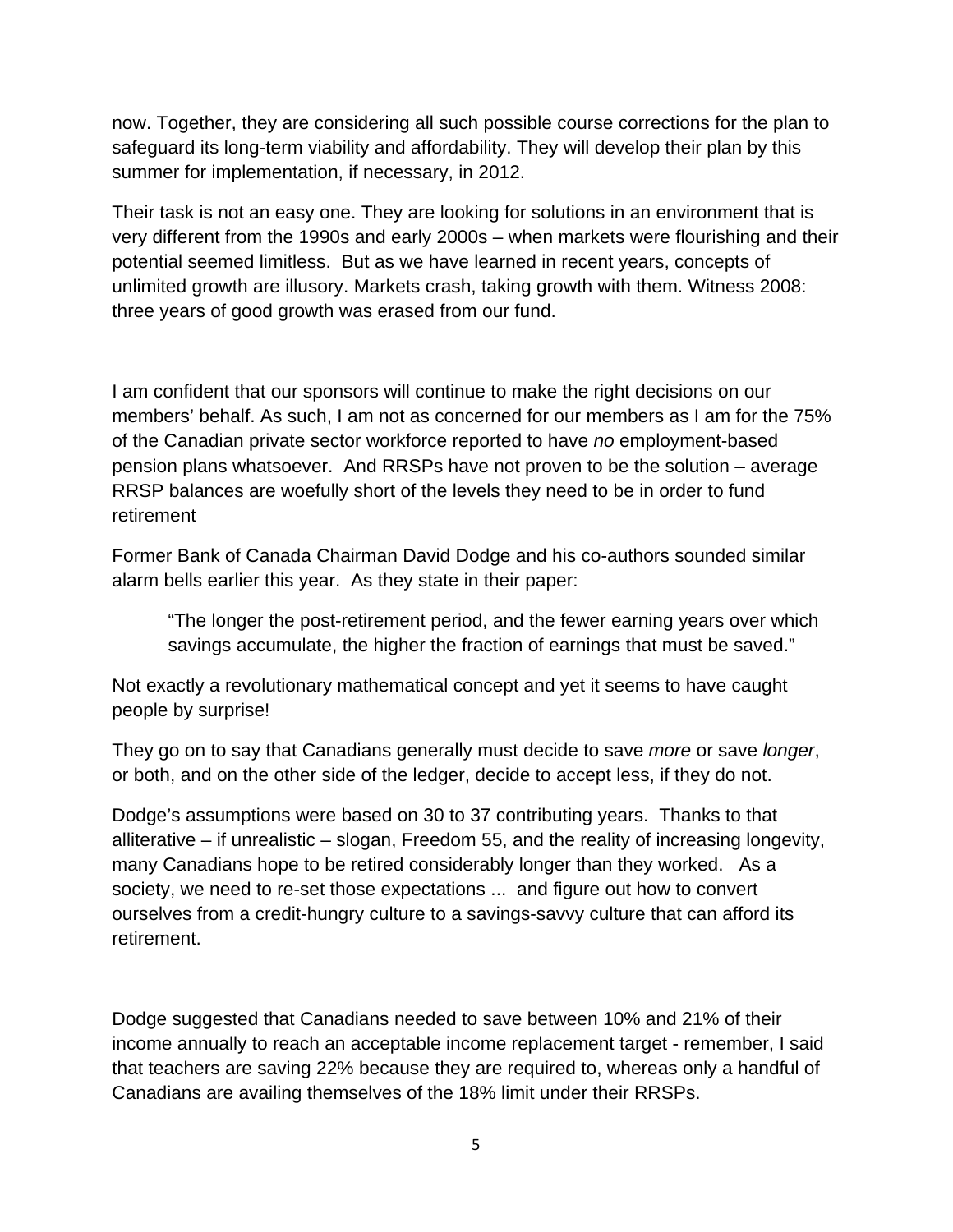Let me return for a moment to the DB-DC debate and sound a word of caution: And that is that we must not allow "pension envy" to define that debate. There is a danger that this could happen, however, as the private sector increasingly moves toward Defined *Contribution* plans - and *away* from the Defined *Benefit* model - saying it is unaffordable.

It isn't that the DB model is *unaffordable* per se. It is that the DB model has been *made* unaffordable for plan sponsors by:

- A series of short-sighted tax rules and court decisions that have effectively prevented sponsors from saving enough in good times to offset losses in bad times, and
- Weak-kneed managements who, out of expediency, promised unrealistic levels of future benefits in order to dampen salary demands. Their strategy was to show good results today by pushing costs off to the next generation of managers – but the future has now arrived and pensioners are lined up for those promised benefits.

The truth is that DB Plans are far better vehicles for pension saving from both a security and a cost basis for both employees and sponsors.

A report by the US National Institute on Retirement Security finds that saving in a defined benefit pension plan can deliver the same level of retirement income at almost *half* the cost of a defined contribution scheme.

It says the overall cost to employers and their workers was 45% lower for DB plans than it was for Defined Contribution plans. There are four main reasons for this:

- $\bullet$  Individuals in a DC Plan must plan to live a long life out to the maximum on the actuarial table as you don't want to run out of money part way through your retirement! Because individuals can't pool longevity risk, they are forced to accumulate more in their DC plan than would be necessary to fund an equivalent DB plan, which can plan based on actuarial averages. DB Plans avoid the "oversaving" problem by pooling longevity risks of large numbers of individuals.
- Because DB plans are ageless, they can perpetually maintain an optimally balanced investment portfolio. Individuals, on the other hand, must downshift dramatically in order to lower their risk/return allocation as they age. Transaction costs of such rebalancing are very high.
- By pooling their savings in a DB Plan, the participants can afford to engage professional investment advisors – something that the average worker with a DC Plan or RRSP cannot afford. When I compare the returns I have realized in my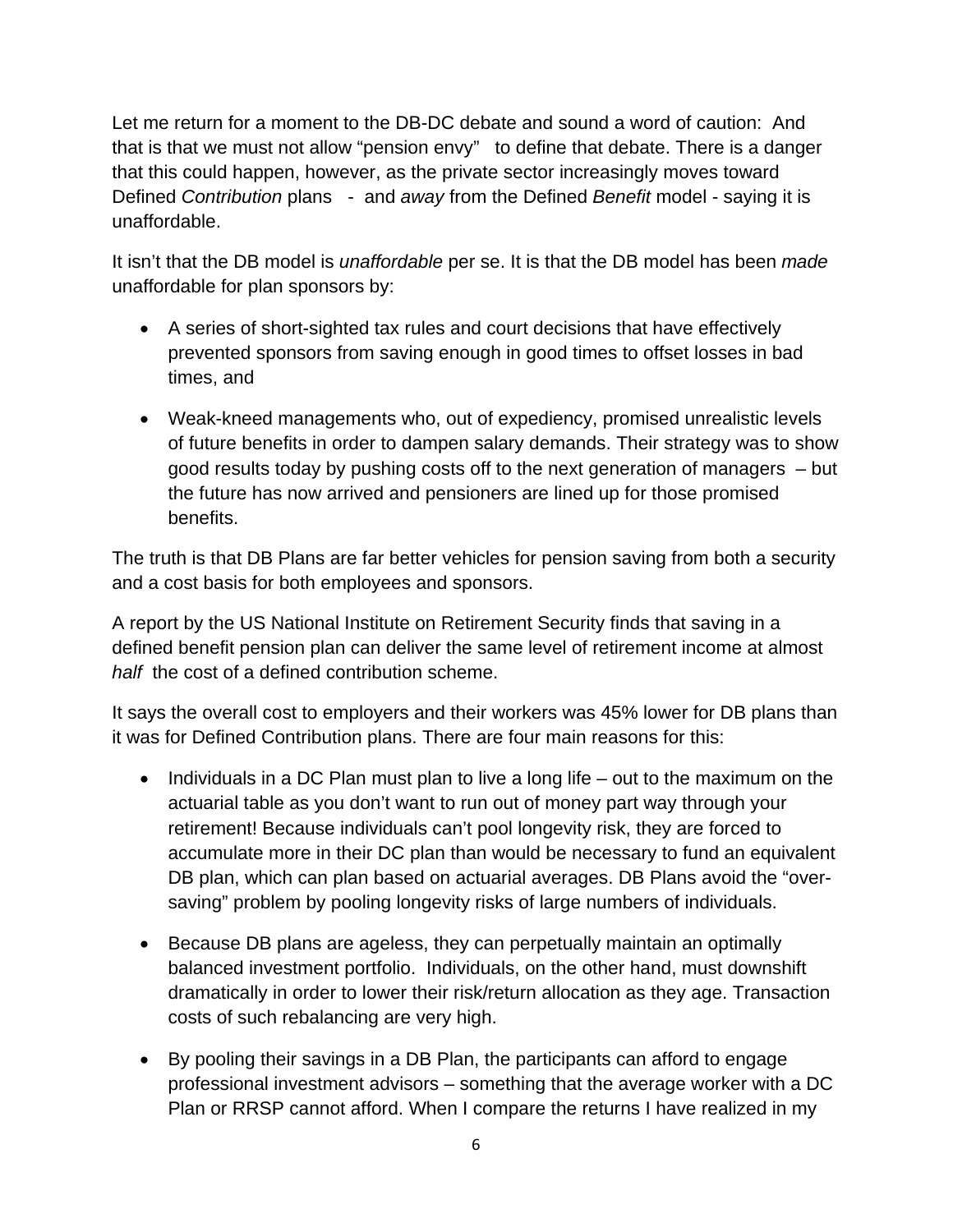Costs – DC Plans and RRSPs are usually invested in retail products that carry large administrative fees – sometimes as high as 2% per annum. Contrast that with the cost at Teachers' of only 15 basis points. The extra 1.85% over a working lifetime is a huge cost - amounting to just under 40% of the total funds you could have for your retirement.

As we said in our submission to Ontario's Arthurs Commission on pension reform: The social costs that the private sector's shift to defined contribution plans will impose in the future have not been widely acknowledged. Members of such plans may retire with inadequate retirement incomes. Their combined individual defined contribution shortfalls will likely dwarf any potential valuation shortfalls of defined benefit plans, possibly imposing obligations on future governments (read: taxpayers) for further retirement income assistance.

We also told the Arthurs Commission that defined benefits have only become more expensive because our legislators have made them so …. with arcane rules and regulations and inflexible structures.

Given the funding challenges that we face, and the retirement financing role we play in this country, we need our elected officials to do what they can to ensure we can compete on a level playing field. I must say that we at Teachers' were pleased to see the Ontario Government signaling in its recent budget that it plans to deal with two other outdated rules:

- the maximum 30% ownership rule, and
- the requirement for jointly sponsored pension plans to fund under the solvency test.

It is noteworthy that the Arthurs Commission recommended both of these rules be dropped. They recognized that they harm our competitiveness, add extra costs and serve only obsolete policy considerations.

In the case of the 30% rule, for example a US or German or Asian pension fund could come into Canada and buy 100% of a local corporation …. But because of this outdated rule, we have to either bow out of the race, or construct costly, complex, timeconsuming structures that eat into our rate of return and distract our investment professionals. This is not a theory. This is a day-to-day reality that does nothing but cost plan members and taxpayers money.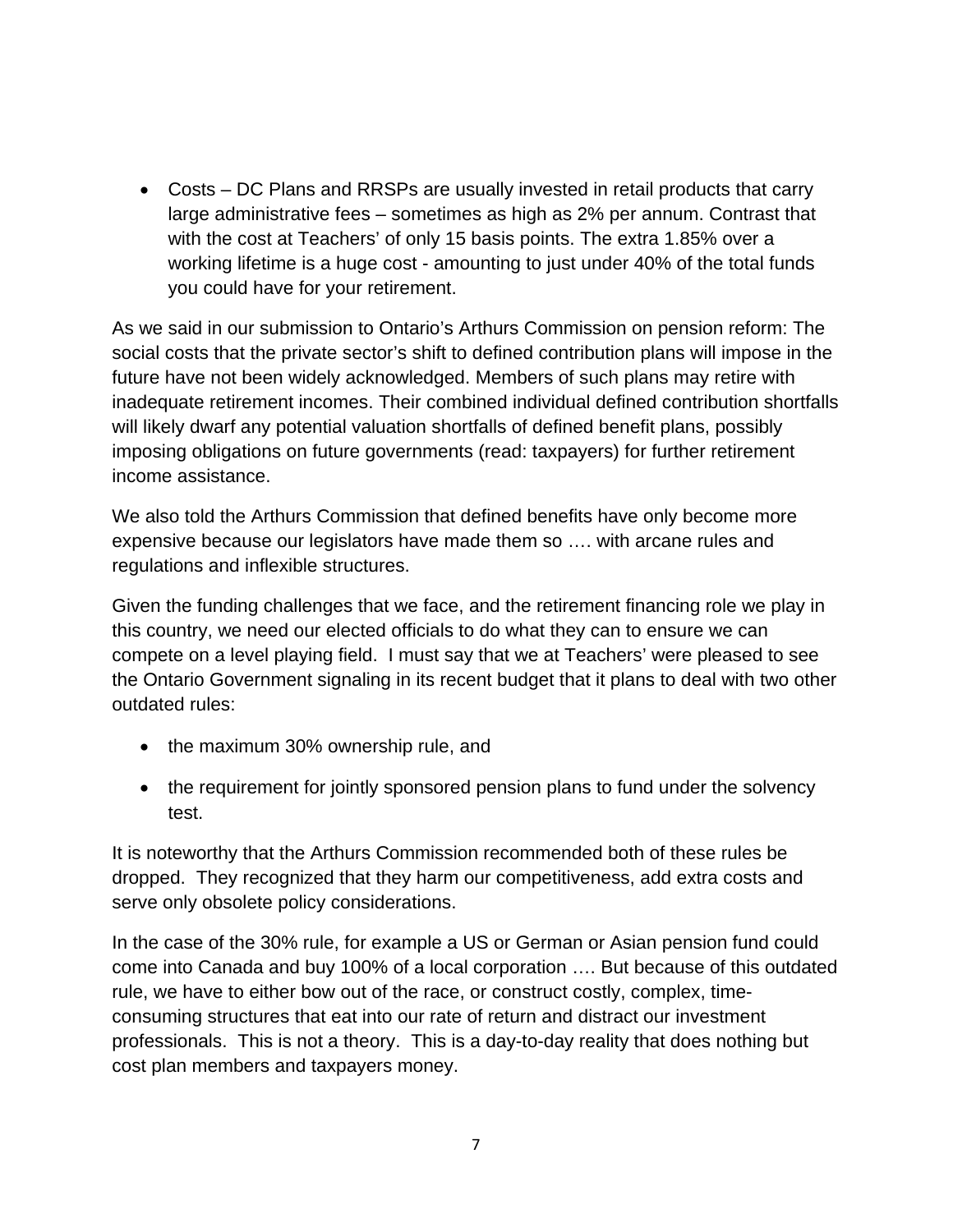And by the way, the 30% rule dates back to the 1932 Canadian and British Insurance Companies Act …. 1932, when male life expectancy was 60 and pension plans were "dumb money" invested passively in government bonds……… Times change. So should the rules.

I wish I could say that the federal government gets this, but apparently they don't. They continue to impose undue burdens on taxpayers by choosing to maintain the 30% rule federally. I might be able to understand this if it ran contrary to their economic philosophy, but the last time I checked, burdening taxpayers, and stymieing private enterprise and competitiveness weren't among their principles. Thankfully, they *do* believe in strong provincial governments. The Ontario government is a sponsor of our pension plan. It has the legislative authority to change the 30% rule. By signaling its willingness to deal with that cumbersome, expensive rule, it also indicates that it has not only the *authority* to do so, but the *responsibility* to do so. For the sake of taxpayers and a competitive economy, I hope they do. Because affordable … logical … contemporary …. pension funding solutions are in *everyone's* best interest.

So, we as a society are in a pickle: Defined *Benefit* plans are being terminated and replaced by Defined *Contribution* plans which are inadequate.

But a wholesale shift from pure DC to pure DB is not necessarily a panacea, either.

It's time to take a look at a hybrid model.

The recent market chaos should be a wake-up call to everyone – companies, governments and citizens – that our current pension system needs to be overhauled. As a society, we cannot afford to ignore the need for progressive pension thinking

I believe we could learn from some trail blazing by the British, the Dutch and some Aussies.

The British acted on the Turner Commission Report in 2001 with major undertakings.

- First, they increased their universal plan to a livable pension.
- Second, they extended workplace pay-as-you-go pensions to all workers.
- And third, they established a national arm's length pension plan organization.

Similarly, the Dutch also undertook a national overhaul. Their new model is an amalgamation of pension funds, merging smaller and larger funds. This allows the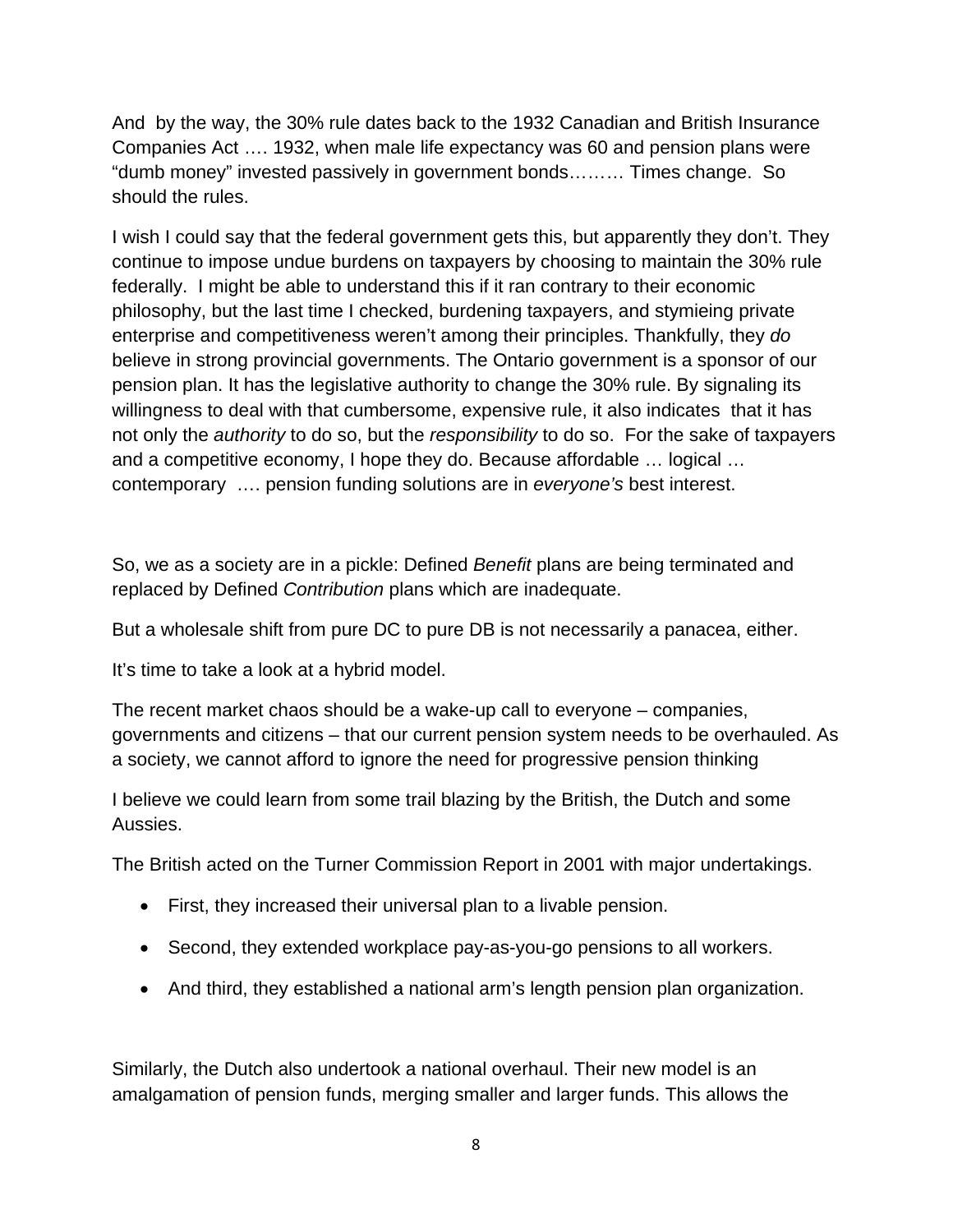smaller funds to share their investment risk and reap the benefits of alternative asset investments. The Dutch also bought ongoing sustainability by setting guaranteed pensions to a *career-average* compensation level, rather than a top-five-year average level, and without indexation. Employees then can purchase additional credits through a DC overlay should they wish – in other words, a DB-DC hybrid. Brave moves, all.

It is our view at Teachers' that there will never be a better time than *right now* for Canada to undertake similar visionary pension reform. The economic storm clouds that started in 2007, turned to recession in 2008 and whose impact will be felt for years to come, have made discussions like this possible. Governments, corporations, labour – everyone has seen the damage wrought on so many pensions and other investment accounts.

There was a silver lining to these economic storm clouds and it was two-fold:

- First, it brought a halt to those obscene subprime shenanigans south of the border. Too late to stem the rivers of red ink they caused, yes. But a halt nonetheless.
- Second, they helped move the pension issue to the front pages I mentioned at the outset. They have given rise to a pension debate that is gaining volume and that people are finally listening to. It has taken an economic crisis for people to accept that the concern is a real one. But that's OK. At least the debate has an engaged audience. . As David Florida said recently, "A crisis is a terrible thing to waste."

Fortunately, this ubiquitous pension dilemma is attracting the attention of smart people who are keen to find workable solutions. And that brings me to the second point I want to make today, which is the increasingly important role of pensions in the economy and Canada's leadership within that framework

With all of the attention pensions are currently receiving, comes opportunity. Toronto is home to three of the country's – and indeed the world's - largest and most innovative pension funds … and to Rotman's International Centre for Pension Management. As the director of this centre, Keith Ambachtsheer is a well-respected expert in the pension funding field. He has put forward a four-step plan to move the Canadian pension system forward. He states: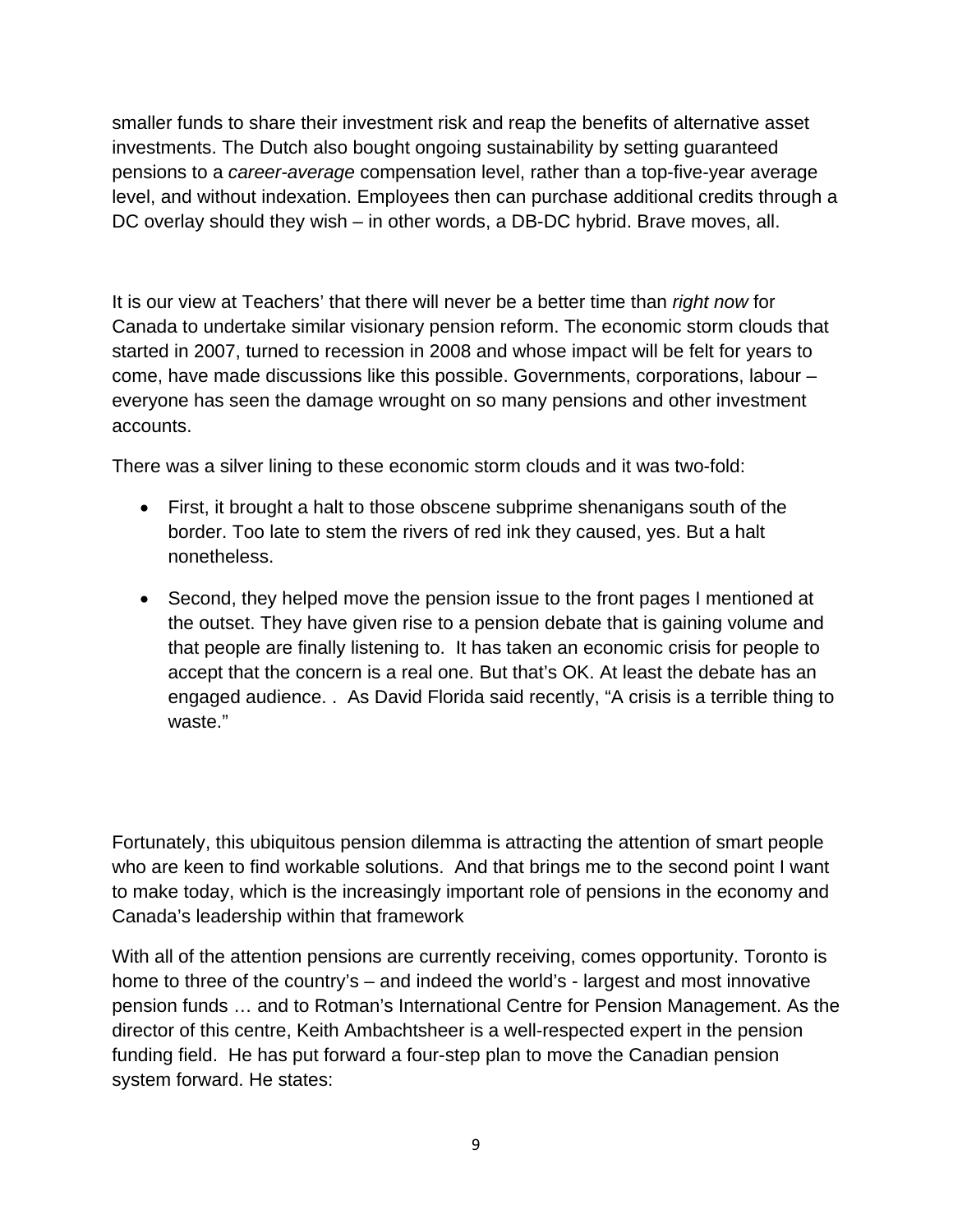"The research, debate and discussions that have taken place over the course of the last five years have now placed Canada in a position to lead the world in pension system design."

I agree whole-heartedly and firmly believe that Toronto is developing into a world centre of *pension excellence* – where thoughts, ideas and theories such as these and the recent proposals by the Canadian Labour Congress can be raised, refined and incubated … then hatched.

That excellence is being promoted by the Toronto Financial Services Working Group in its Partnership and Action Initiative. It is designed to mobilize Toronto's financial sector for global advantage, and would see Toronto established as a global hub of retirement financing solutions and risk management, among other financial sector services. I was proud to accept a seat on the Financial Services Leadership Council, which oversees this government/industry initiative.

I sincerely believe that the decision to position Toronto as a retirement financing hub is a brilliant move. Some of our best mathematicians, actuaries, administrators and investment professionals are working in Toronto's pension industry today. The smartest among them challenge each other to get even better. Talent attracts talent and success attracts success. And I believe that the critical mass will continue to grow and attract experts from other countries to come here … and that the Financial Services leadership Council can play a critical role in that growth. It will help us to cultivate the pension innovation we need and the commitment to deliver it…. In other words, we can create a brain trust.

As I said, Canada's pension funds are well-regarded internationally for their innovation – the same reason they have become such an important force in the investment industry.

And that is why, as gut wrenching as this period in the markets has been, I have to say that I feel fortunate to be where I am. Pension plans now represent a new brand of financial institution –- we have the power to combine a large capital pool with a long term investment horizon, something that is extremely novel – and valuable - today.

We now are looking at the confluence of two major forces: boomers who are retiring ... and are used to getting their way … with the fallout from the worst economic crisis in the lifetime of the majority of Canadians. As such, pension funds offer not just a measure of *market* stability, but a respected voice for pension reform … which could in turn lead to national *retirement* stability.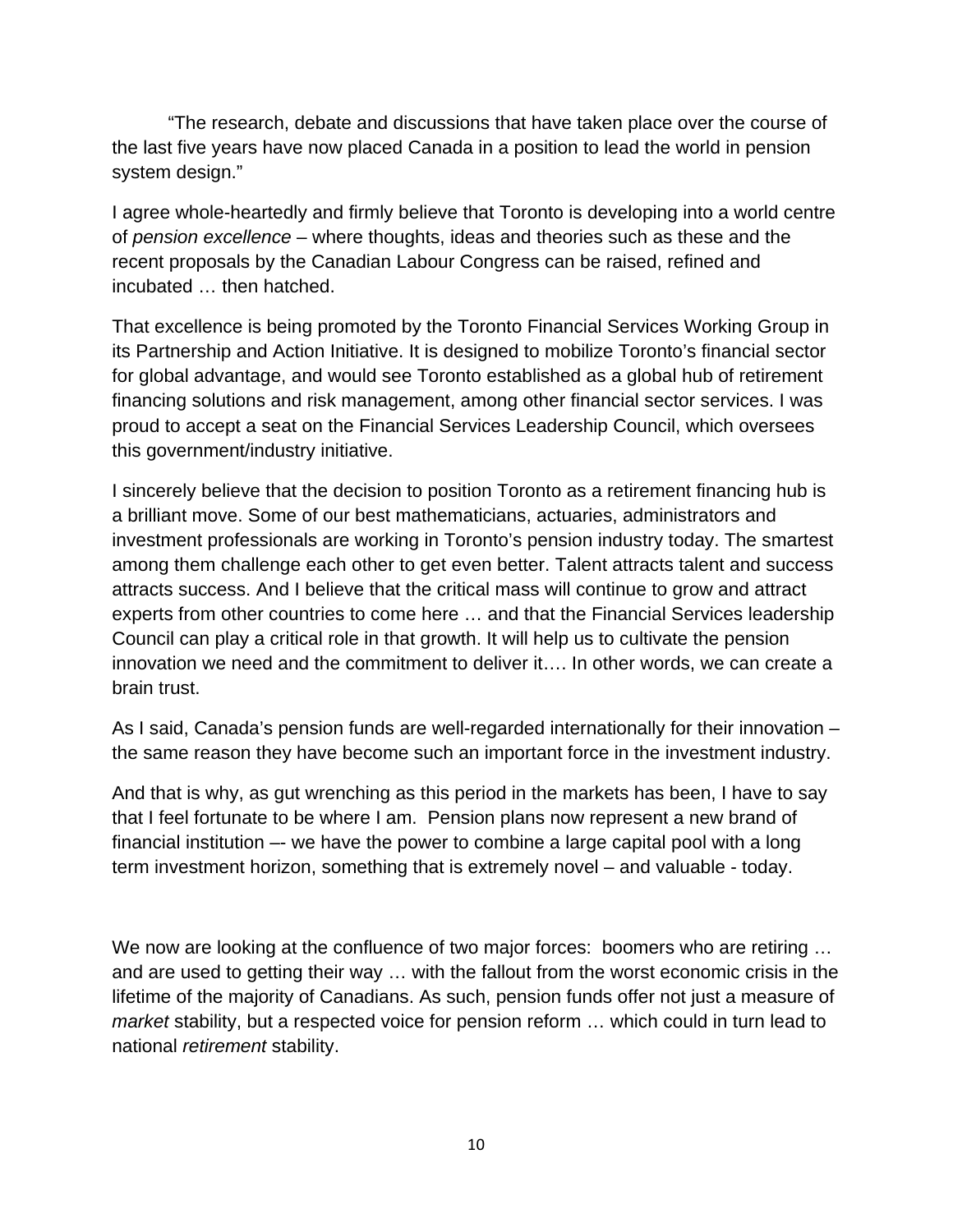This situation has been brewing for years. Peter Drucker warned about it in the '60s. He said then that the current generation was postponing chaos for the future generations. And in his book While America Aged, Roger Lowenstein recounts the horror stories of politicians passing the buck (or lack thereof) to future generations.

Canada has done the same.

It is time Canadians stood together and said "that trend stops now … people's retirement years are too precious to be jeopardized." We must awaken society as a whole to the fact that there is simply too much at stake for continued inaction. We need to innovate. We need to save. Industry, labour, academia and elected officials must agree on this and the path to get us there. And Canadians need to understand that they must take responsibility and save more for their futures. But they must have the right incentives to do so.

Canada's retirement system has many strengths. But there are opportunities for improvement, especially for those individuals without workplace pensions. All Canadian workers should have the opportunity to maintain their desired post-work standard of living. They should be able to participate in low-cost, well-managed, collective pension arrangements. Canada's current public pension structure – Old Age Security, CPP, QPP – is a good start. But supplementary pension arrangements are needed.

A number of possible solutions have emerged. Some focus on expanding CPP/QPP, others on enrolling non-covered workers in a low-cost, well-managed personal accountbased plan. Such a plan could be delivered by the private sector, by pensions plans, or through a new national structure that is directly supplementary to the CPP/QPP.

Task Force recommendations played a pivotal role in the CPP reforms of the 1990s. That could - and should – again be the case.

 The next federal-provincial Finance Ministers' meeting on pension reform takes place next month. Teachers' is calling on Finance Minister Flaherty to establish a joint and impartial federal-provincial-territorial task force, which would identify the best possible solutions to Canada's pension coverage and cost-effectiveness challenges. There are lots of ideas on the table, so we don't need this task force to come up with new ones. What we need them to do is:

- agree upon the best ideas,
- commit to a timetable, and
- act upon the suggestions that have been put forward by such expert bodies as the Arthurs Commission.